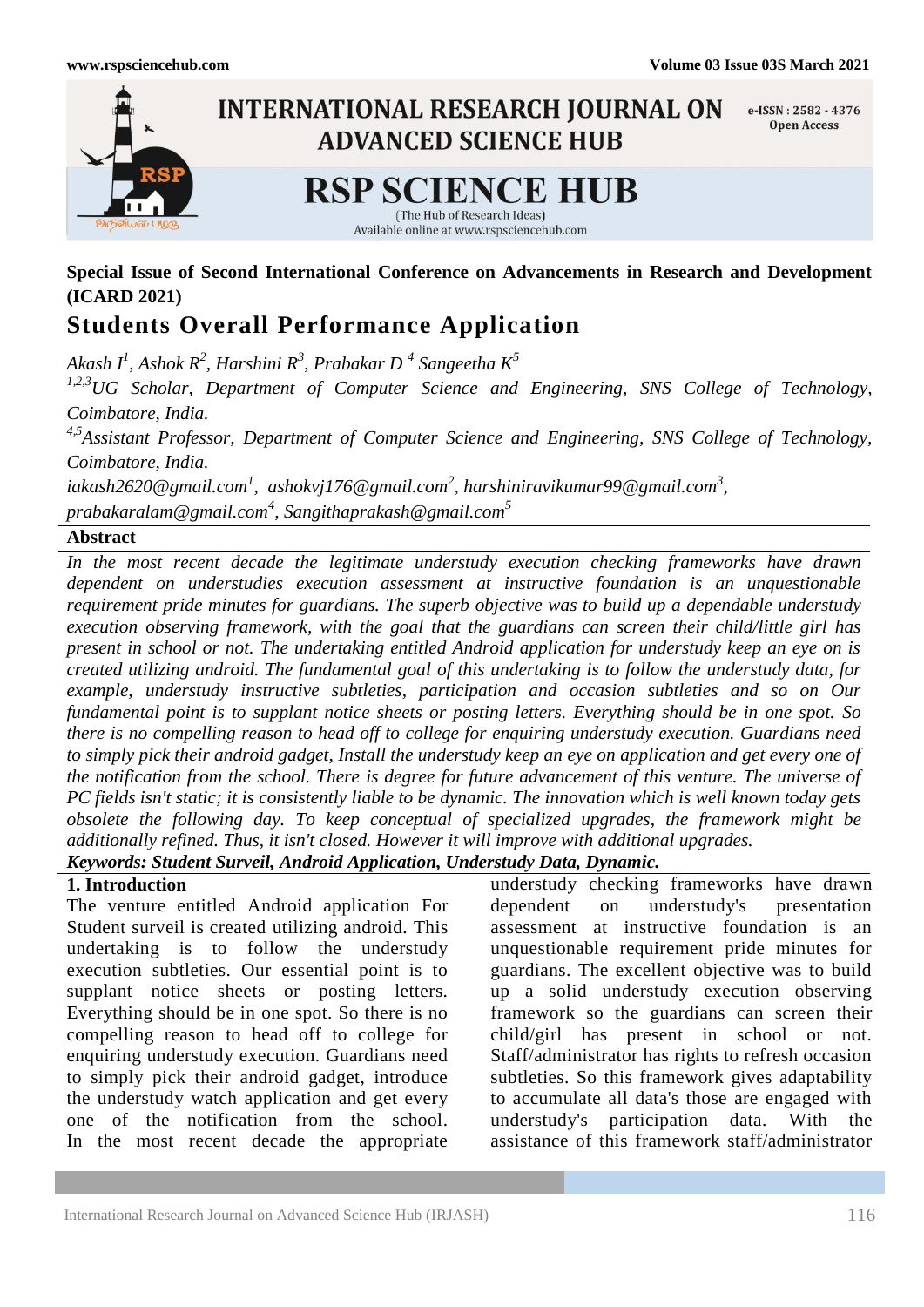can refresh participation subtleties, and notice subtleties.

## **1.1 Objective**

The fundamental goal of this venture is to follow the understudy execution details. This project is created utilizing android. This inventive framework permits staff/administrator to share significant notices, for example, participation just as notices caution to the guardians. It comprises of an administrator login and parent login. Staff/administrator is liable for by and large upkeep of this framework. He/she can change subtleties and to refresh occasion. This inventive framework permits guardians to get mindful of notice subtleties and participation subtleties of their youngster without talking with staff either by telephone enquiry or reaching straightforwardly. Administrator/staff can refresh the installed subtleties. This framework permits passing warnings to guardians if their child/girl is missing.

## **2. Literature Survey**

The motivation behind creating participation the board framework is to electronic the practice method of gauging participation. Another reason for building up this product is to create the report naturally toward the finish of the meeting. The plan and execution of the framework is to offer support in foundation and schools. The framework is to give extensive understudy data framework and UI is to supplant the current paper records. School Staff transfers participation, results and school notices through a protected, online interface utilizing android gadgets. All information is altogether assessed and approved on the worker before real record change happens. The framework plans for understudy UI, permitting understudies to get to tips and deceives as given by their seniors. All information is put away safely on SQL workers oversaw by the school Administrator. The quick advancement in versatile innovation has made another region which is known as portable learning. Versatile learning is the up and coming age of ediscovering that leads appealing method of information conveyance particularly utilized in educating and learning measure. With advancement of this Android application the understudy liked to utilize cell phones as

innovation uphold instructive apparatus. This framework is planned in light of the fact that notes correspondence in the class is troublesome thinking about semester span, understudy may miss the test and significant notification showed because of ignorance, odds of bogus stamping of participation is more because of more desk work done manual participation section, assessment and report age is dreary and tedious work. In this paper fundamental issue of understudy participation the executives is characterized which is customarily taken physically by workforce. One choice to make understudy participation framework programmed is given by Computer Vision. In this paper we audit the different modernized framework which is being created by utilizing various methods. In view of this survey another methodology for understudy participation recording and the executives is proposed to be utilized for different universities or scholastic organizations. In this portable application will require associating with the web through Wi-Fi(Wireless Fidelity) innovation or through GPRS(General Packet Radio Service).Lecturers will initially need to pursue this and afterward they can gauge participation any time they wish by first signing in with the assistance of a cell phone to the worker. After participation has been taken instructor will send it over to cut off through GPRS [1-5].

## **3**. **Project Description**

## **3.1 Problem Definition**

The undertaking entitled Android application For Student Academic Information Monitoring is created utilizing android. The primary target of this undertaking is to follow the understudy data, for example, understudy instructive subtleties, participation and occasion subtleties and so on our fundamental point is to supplant notice sheets or posting letters. Everything should be in one spot. So there is no compelling reason to set off for college for enquiring understudy execution. Guardians need to simply pick their android gadget, Install the understudy scholarly data observing application and get every one of the notification from the school. The motivation behind the execution cycle is to plan and make (or create) a framework component adjusting to that component's plan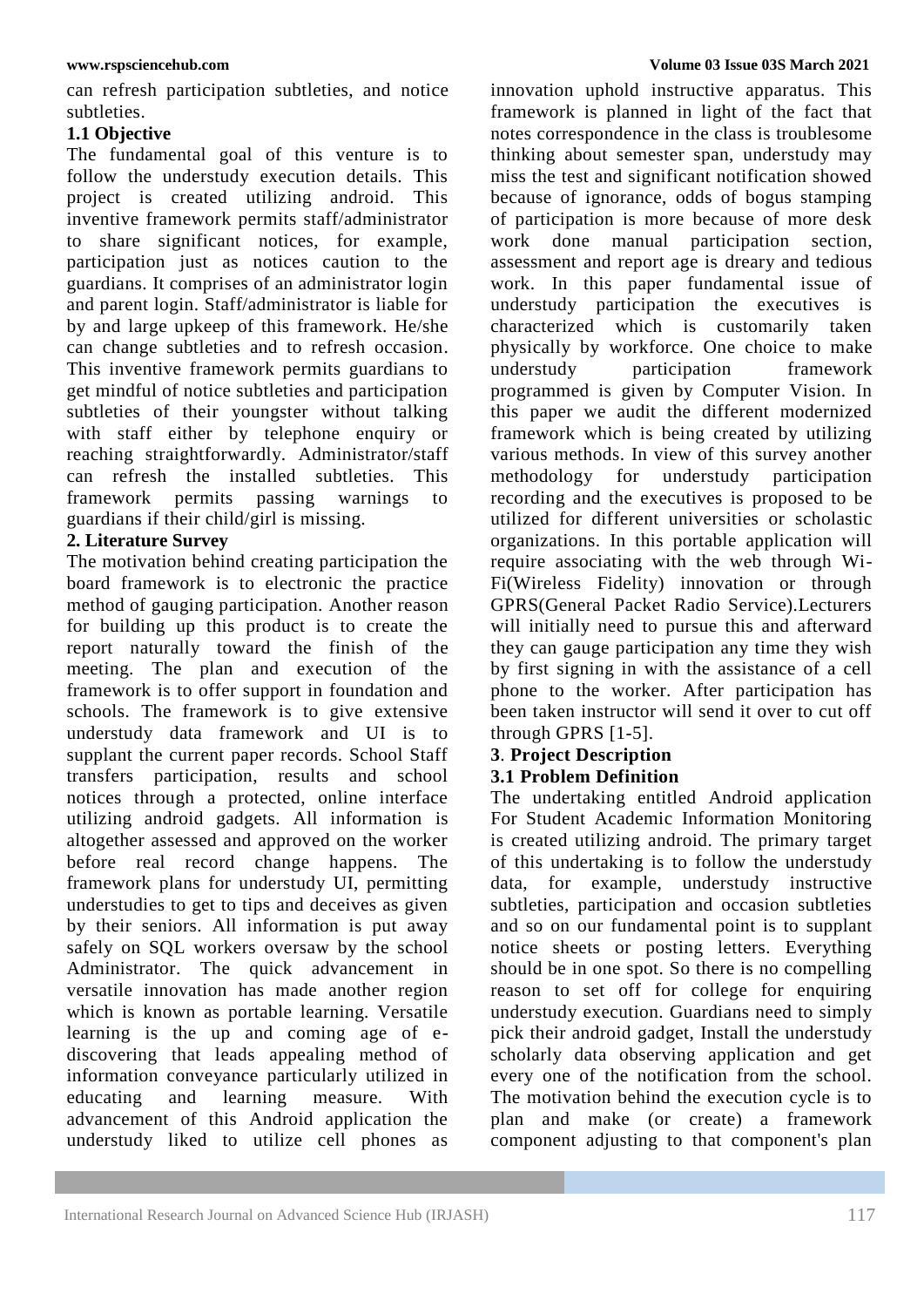properties as well as prerequisites. The component is developed utilizing proper innovations and industry rehearses. This interaction connects the framework definition measures and the reconciliation cycle. With the assistance of this framework staff/administrator can refresh participation subtleties, occasion subtleties, warning subtleties, expenses subtleties and imprint subtleties and so forth Staff/administrator has rights to change the imprint subtleties or to refresh occasion subtleties. So this framework gives adaptability to accumulate all data's those are engaged with understudy's scholastic data

## **3.2 Project Overview**

This task is created utilizing android. The proposed framework was created utilizing Visual Studio .NET. The current framework caused long time transmission measure however the framework grew now has a generally excellent easy to use apparatus, which has a menu-based interface, graphical interface for the end client. In the wake of coding and testing, the task is to be introduced on the vital framework. The executable record is to be made and stacked in the framework. Again the code is tried in the introduced framework. Introducing the created code in framework as executable document is usage.

## **4. Proposed System**

This venture is created utilizing android. This inventive framework permits staff/administrator to share significant notices, for example, expenses subtleties just as occasion notices caution to the parents. It comprises of an administrator login and parent login. Staff/administrator is answerable for in general upkeep of this framework. He/she can modify subtleties and to refresh occasion. This inventive framework permits guardians to get mindful of occasion subtleties, warning subtleties, and participation subtleties of their kid without talking with staff either by telephone enquiry or reaching straightforwardly. Administrator/staff can refresh the installment subtleties.This framework permits passing notices to guardians if their youngster is missing.

### **Conclusion**

Along these lines, the finish of this venture follow, the android application for engineer side was created for accepting the understudy participation which ought to contain the accompanying subtleties.

## **Future work**

The innovation which is celebrated today gets obsolete the following day. To keep conceptual of specialized upgrades, the framework might be additionally refined. Improvements should be possible in an effective way. We can even refresh the equivalent with additional change foundation and can be coordinated with insignificant adjustment. Subsequently the venture is adaptable and can be improved at whenever with further developed highlights. This framework decreases time spent on manual registering. It is along these lines the interest of the administration to have a mechanized framework. Handling the reports needs a ton of physical and mental work on the past work. The future improvement is test subtleties remember for this application. the test plan warning ship off client. This is the least demanding approach to oversee understudy scholastic subtleties of a school, which encourages universities to keep up the usefulness identified with participation and their understudies.

## **References**

- [1].Freya. J. Vora, Pooja. L. Yadav, Rhea. P. Rai, Nikita. M. Yadav , Android Based Mobile Attendance System ",International Journal of Advanced Research inComputerScience and Software EngineeringVolume 6, Issue 2, February2016.
- [2].Shermin Sultana1, Asma Enayet1 and IshratJahan Mouri1, "A Smart, Location Based Time and Attendance Tracking Systemusing Android Application", International Journal of Computer Science, Engineering and Information Technology (IJCSEIT), Vol. 5,No.1, February2015.
- [3].Rakhi Joshi1, V. V. Shete2, S. B. Somani3, "Android Based Smart Learning and AttendanceManagement System", International Journal of Advanced Research in Computer and Communication Engineering Vol. 4, Issue 6, June2015.